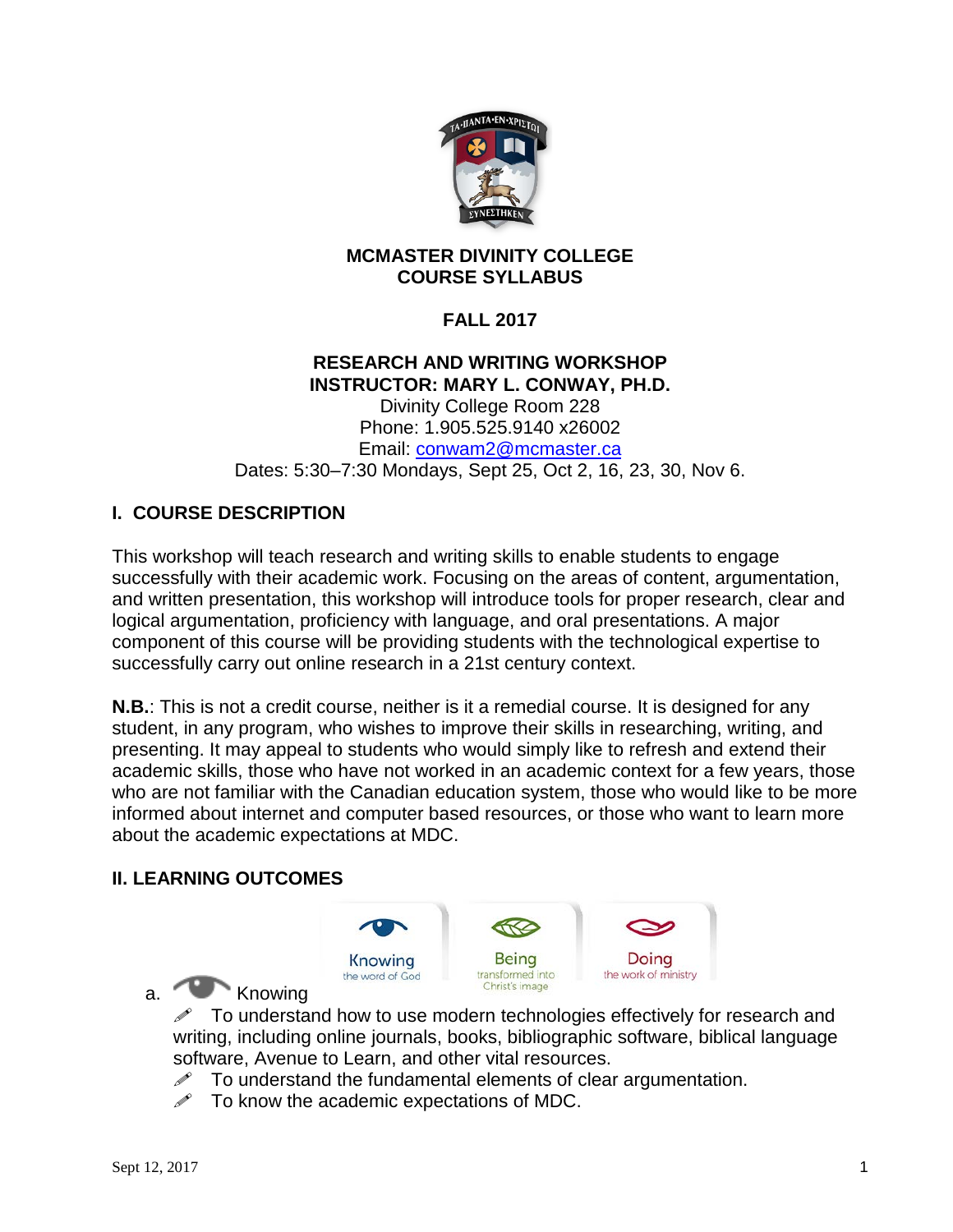$\mathscr N$  To understand the criteria for the types of assignments at MDC (e.g., book reviews, essays, research papers.)

 $\mathscr S$  To become aware of resources for continuing improvement in research and writing skills.

## b. Being

 $\mathscr{I}$  To develop increased confidence in one's ability to research and write.

 $\mathscr{P}$  To grow by voicing academic concerns and difficulties and exploring strategies for dealing with these.

 $\mathscr{P}$  To understand the potential for academic work to be a spiritual endeavor.

 $\mathscr N$  To cultivate a community of trust by freely sharing challenges and offering positive feedback and resources to others to help alleviate these concerns.

# $c.$   $\infty$  Doing

 $\mathscr{I}$  To develop organizational skills in researching and writing.

 $\mathscr S$  To gain facility in using the English language, including its grammar and syntax.

 $\mathscr S$  To think more critically, express oneself more clearly, and research more effectively.

## **III. RECOMMENDED RESOURCES**

## **Text Resources:**

- Collins, Billie Jean and Society of Biblical Literature. *The SBL Handbook of Style*. 2nd ed. Atlanta, Georgia: SBL Press, 2014.
- Hacker, Diana and Nancy I. Sommers. *A Canadian Writer's Reference*. 5th ed. Boston, MA: Bedford/St. Martins, 2012.
- "Style Guidelines for Essays and Theses/Dissertations" [n.d.],

https://mcmasterdivinity.ca/sites/default/files/documents/mdcstyleguide.pdf [n.d.].

- Messenger, W. E., et al. *The Canadian Writer's Handbook*. 2nd ed. Don Mills, Ontario: Oxford University Press, 2017.
- Porter, Stanley E. *Inking the Deal: A Guide for Successful Academic Publishing*. Waco, TX: Baylor University Press, 2010.
- Strunk, William and E. B. White. *The Elements of Style*. 50th Anniversary ed. New York: Pearson Longman, 2009.

Turabian, Kate L., et al. *A Manual for Writers of Research Papers, Theses, and Dissertations: Chicago Style for Students and Researchers*. 8th ed. Chicago Guides to Writing, Editing, and Publishing. Chicago: University of Chicago Press, 2013.

University of Chicago. *The Chicago Manual of Style*. 17th ed. Chicago: The University of Chicago Press, 2017.

"Wipf and Stock Author Guide" [n.d.], http://wipfandstock.com/media/wysiwyg/WS\_AuthorGuide.pdf [n.d.].

## **Online Databases:**

- $\mathscr{P}$  ATLA (American Theological Library Association religion database) <http://library.mcmaster.ca/articles/atla-religious-studies-database-with-atlaserials>
- JSTOR (online journal for humanities) <http://library.mcmaster.ca/articles/jstor>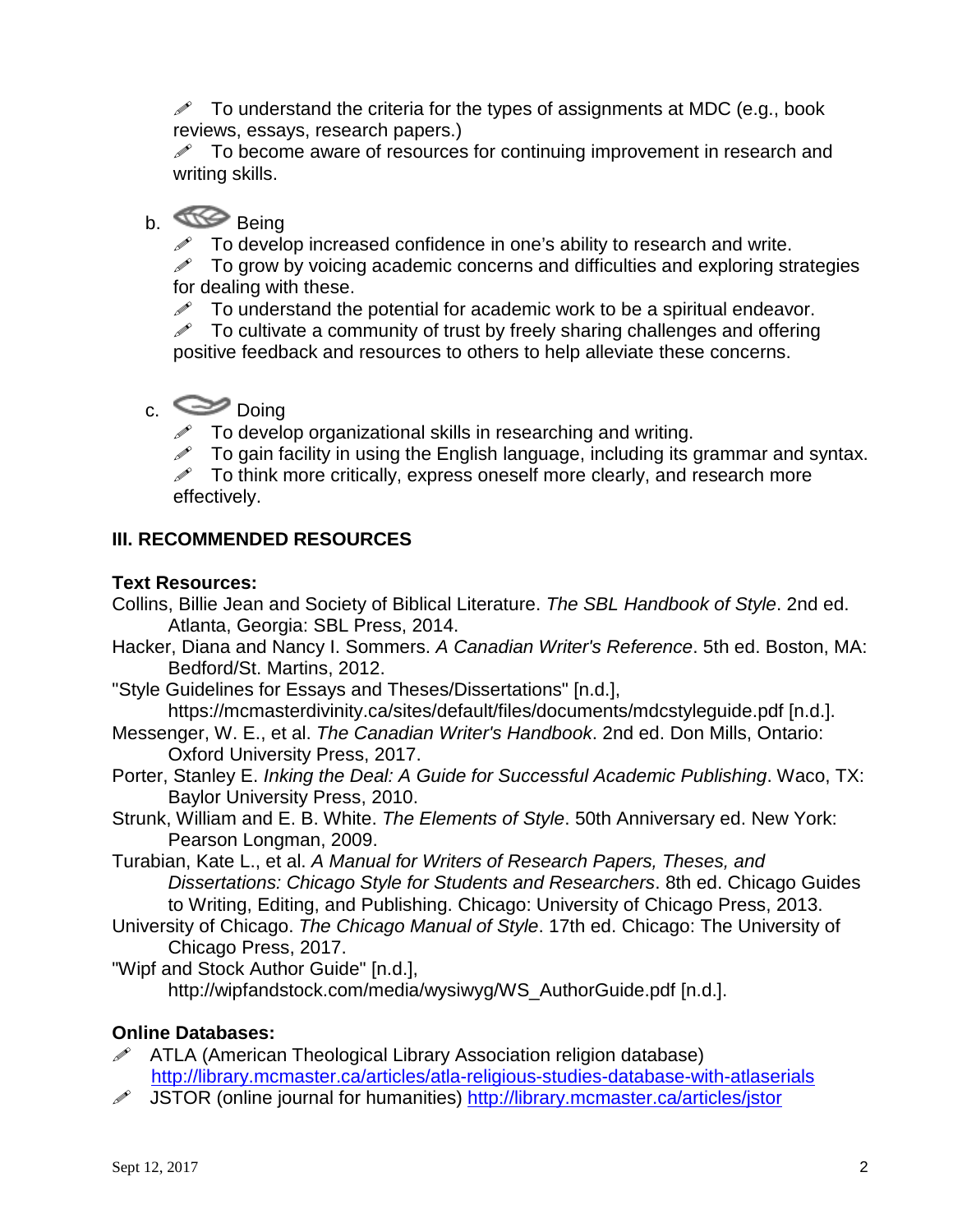#### **Other Online Resources:**

- A Writing Resources for English Learners [https://gs.mcmaster.ca/writing-resources](https://gs.mcmaster.ca/writing-resources-english-learners)[english-learners](https://gs.mcmaster.ca/writing-resources-english-learners)
- $\mathscr{P}$  Common Errors in English Usage (Washington State University) <https://brians.wsu.edu/common-errors/#errors>
- Guide to Grammar and Writing <http://grammar.ccc.commnet.edu/grammar/>
- English Grammar Tutorials [http://ctl.yale.edu/writing/resources-multilingual](http://ctl.yale.edu/writing/resources-multilingual-writers/downloadable-english-grammar-tutorials)[writers/downloadable-english-grammar-tutorials](http://ctl.yale.edu/writing/resources-multilingual-writers/downloadable-english-grammar-tutorials)
- $\mathscr{P}$  What is Plagiarism? (Concordia University) <http://www.concordia.ca/students/academic-integrity/plagiarism.html>
- What is Plagiarism? (Yale University) [http://ctl.yale.edu/writing/using](http://ctl.yale.edu/writing/using-sources/understanding-and-avoiding-plagiarism/what-plagiarism)[sources/understanding-and-avoiding-plagiarism/what-plagiarism](http://ctl.yale.edu/writing/using-sources/understanding-and-avoiding-plagiarism/what-plagiarism)
- Other Plagiarism Tutorials: <http://www.library.dal.ca/How/LibCasts/> [http://www.yorku.ca/tutorial/academic\\_integrity/index.html](http://www.yorku.ca/tutorial/academic_integrity/index.html) <http://www.ryerson.ca/academicintegrity/episodes/> <http://www.lib.uwaterloo.ca/gradait/> [www.library.ualberta.ca/guides/plagiarism/handouts/index.cfm](http://www.library.ualberta.ca/guides/plagiarism/handouts/index.cfm)

## **IV. LEARNING ACTIVITIES**

This workshop will not burden students with "extra" work, because students will be encouraged to bring samples of their own current coursework to edit and use for practice. The workshop will include lecture sessions, discussions, question and answer periods, and practice sessions with hands-on exercises. Students are encouraged to bring their computers for practical experience in editing and using the internet for research. Advice on obtaining, evaluating and outside proofreaders will be given.

| Date (Mondays,   | <b>Topics</b>                                                   |
|------------------|-----------------------------------------------------------------|
| $5:30 - 7:30$    |                                                                 |
| Sept 25          | Academic Writing 1: Forms, styles, purposes, expectations.      |
| Oct 2            | Academic Research 1: Finding and evaluating resources. Text and |
|                  | online resources. Bible software.                               |
| <b>Oct 16</b>    | Academic Research 2: Using and citing resources. Plagiarism.    |
|                  | Bibliographic software. <sup>1</sup>                            |
| <b>Oct 23</b>    | Academic Writing 2: The writing process. Organization and       |
|                  | argumentation. Use of footnotes.                                |
| <b>Oct 30</b>    | Academic Writing 3: Grammar and syntax. Common errors. Editing  |
|                  | and revising.                                                   |
| Nov <sub>6</sub> | Academic Presentations: Oral presentations. Presentation        |
|                  | software, strategies, handouts.                                 |

## **V. COURSE SCHEDULE**

<span id="page-2-0"></span> $<sup>1</sup>$  Note: This will be an overview of bibliographic software, its advantages and disadvantages, not hands-on training with</sup> specific software.